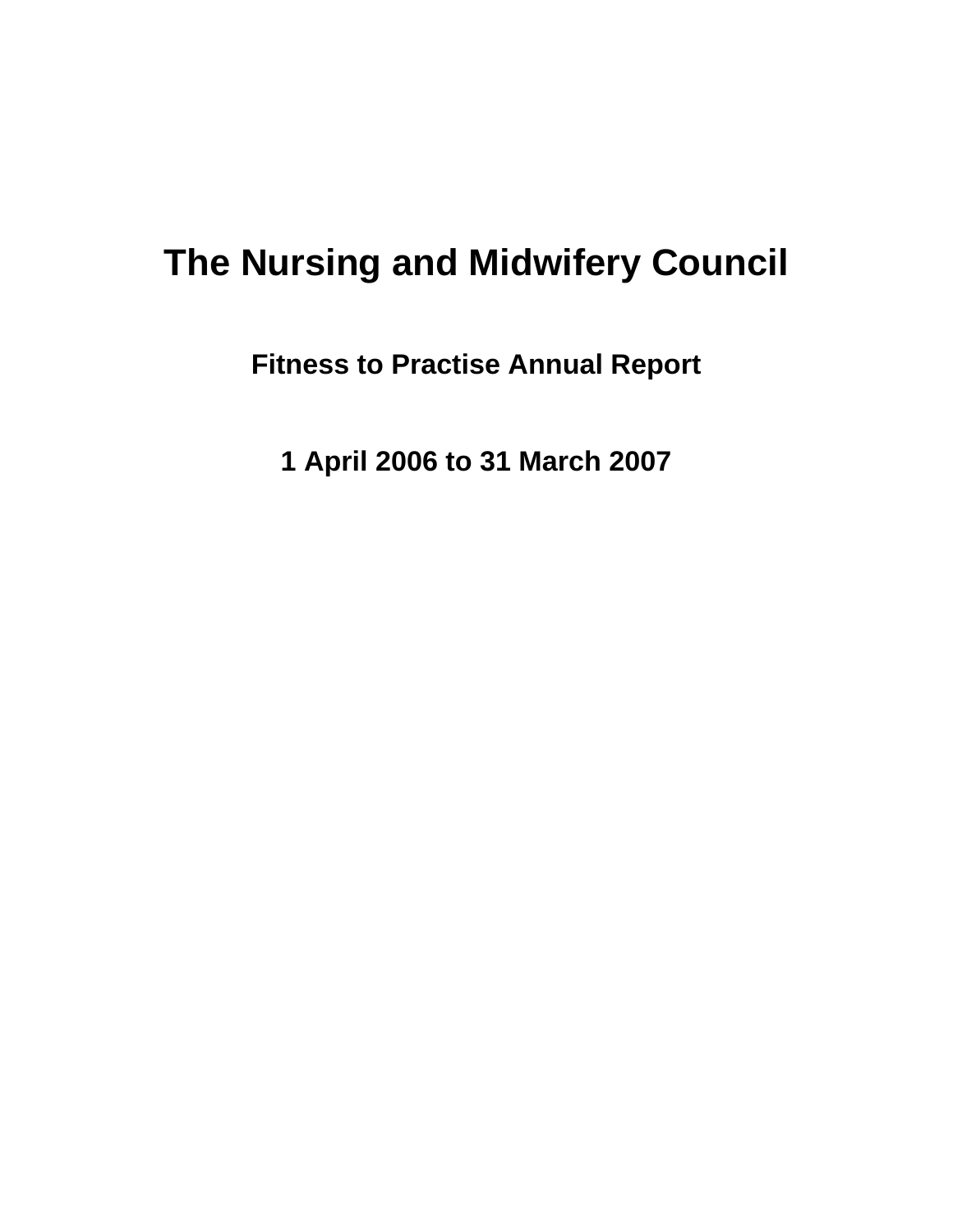#### **New allegations against nurses and midwives**

This year we were alerted to 1,624 potential new cases against nurses and midwives, considerably higher than 1,378 referrals received during the previous year (an increase of 17.8%). These referrals represent just 0.2% of the total number of people on our register.

Anyone can make a complaint, but in practice just over 50% come from employers, usually in association with disciplinary proceedings at the workplace. Just over 15% of referrals come directly from members of the public, while 23% of the referrals were received from the police, who inform us of the criminal convictions of nurses and midwives. Many of the convictions relate to minor matters unlikely to lead to any further action. Some are serious convictions for rape, violent crime, internet pornography and dishonesty. A small number of cases are self referrals, particularly if a nurse or midwife believes their health is affecting their fitness to practise.

We can also decide to act independently if we discover information, for example in media coverage, which may call into question a nurse or midwife's fitness to practise.

#### **Sources of new allegations, 2006-2007**

| <b>Source</b>              | <b>Percentage</b> |
|----------------------------|-------------------|
| Employer                   | 50.25%            |
| <b>Police</b>              | 22.91%            |
| Member of the public       | 15.02%            |
| Other health professionals | 5.42%             |
| <b>Others</b>              | 6.40%             |

The majority of referrals come from England where most nurses and midwives are registered. Just over 6% of the referrals came from Scotland, 4.6% came from Wales and less than 1% came from Northern Ireland.

#### **Source country of the referrals**

| <b>Source country</b> | <b>Percentage</b> |
|-----------------------|-------------------|
| England               | 88.18%            |
| Scotland              | 6.03%             |
| <b>Wales</b>          | 4.68%             |
| Northern Ireland      | 0.80%             |
| Overseas              | 0.31%             |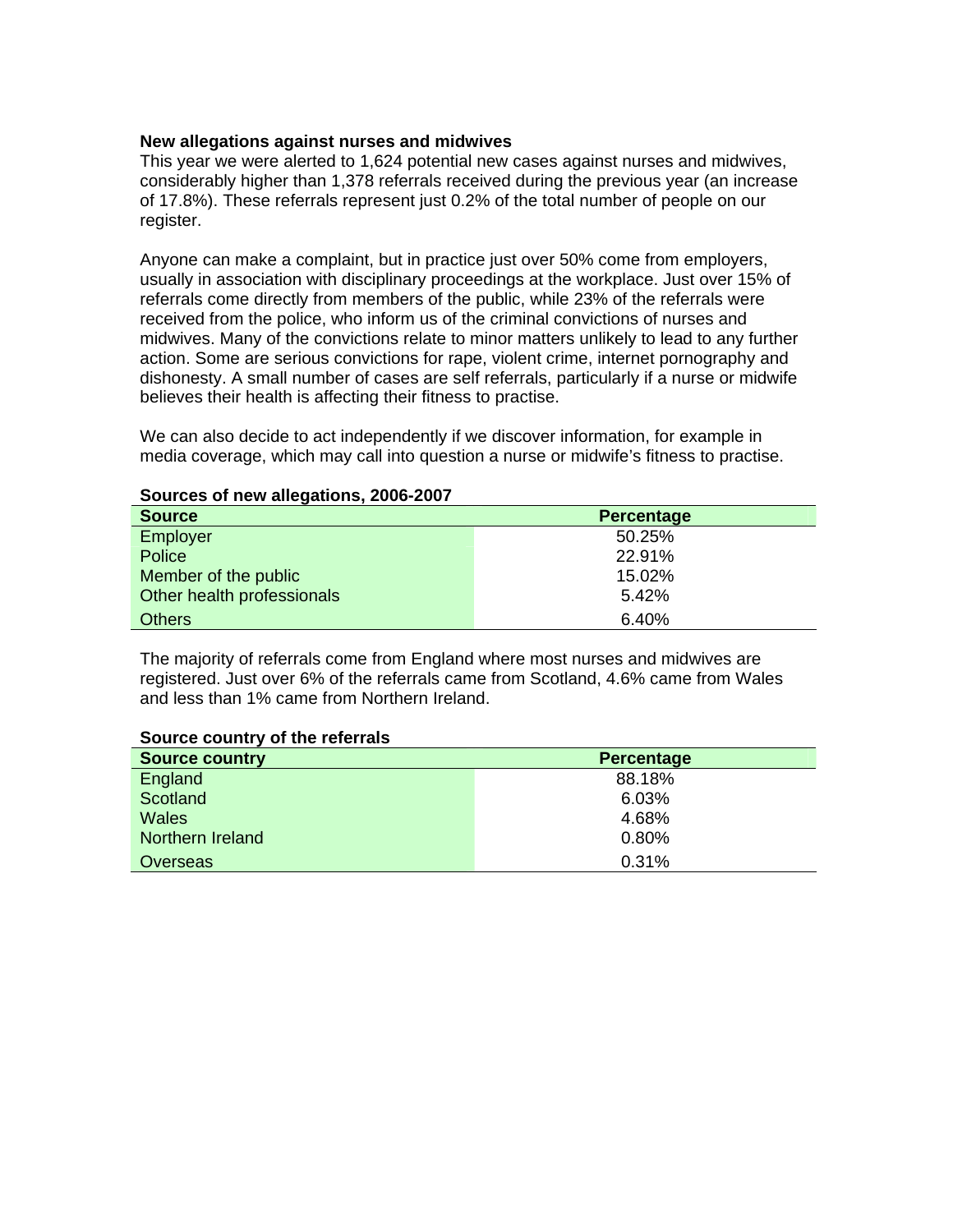## **Dealing with allegations - old rules, new rules**

On 1 August 2004, we started using a new set of rules for dealing with fitness to practise cases. If a case was reported before that date, we use our 1993 Professional Conduct Rules. If a case was reported after that date, we use the new 2004 Fitness to Practise Rules.

Because of the number of old cases still being heard, this means we use two sets of rules.

|                                          | Old rules                                                                                      | New rules                                                                                                                                    |
|------------------------------------------|------------------------------------------------------------------------------------------------|----------------------------------------------------------------------------------------------------------------------------------------------|
| <b>Case first considered by</b>          | <b>Preliminary Proceedings</b><br>Committee                                                    | <b>Investigating Committee</b>                                                                                                               |
| <b>Basis for deciding to</b><br>continue | Is the allegation sufficiently<br>serious, if proven, to lead to<br>removal from the register? | Is there a case to answer?<br>This test applies to both<br>the allegations and the<br>impairment of a<br>registrant's fitness to<br>practise |
| Case heard by                            | <b>Professional Conduct</b><br>Committee                                                       | <b>Conduct and Competence</b><br>Committee                                                                                                   |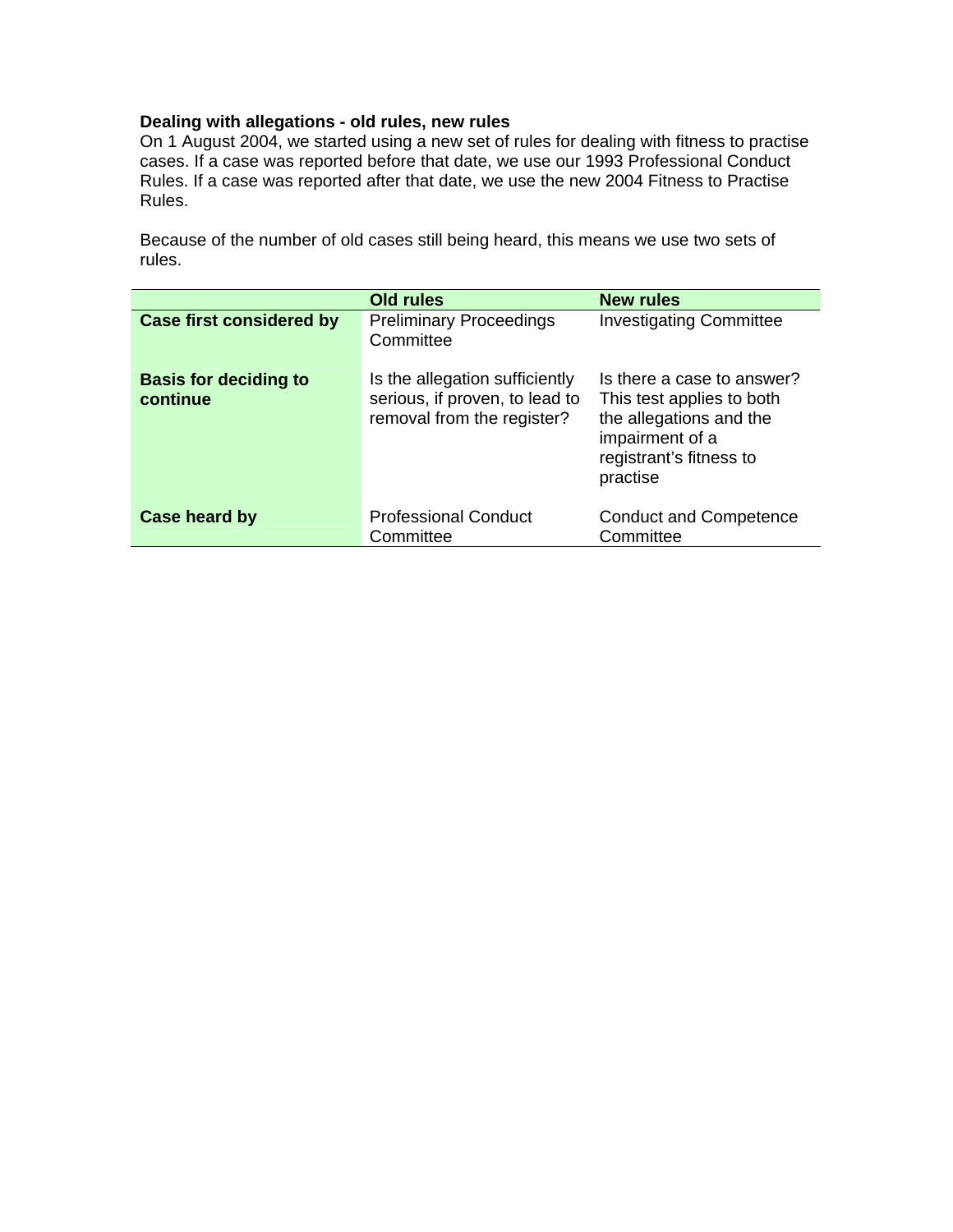## **Preliminary proceedings committee (old rules)**

The preliminary proceedings committee continues to consider complaints received under the old rules. In 2006-2007 it sat 28 times and heard 100 cases. The number of cases considered is decreasing as this committee deals with the remaining cases received before the new rules came into operation. In comparison, in 2005-2006 it sat 38 times and considered 823 cases.

|                                                                          | 2004-2005 | 2005-2006 | 2006-2007 |
|--------------------------------------------------------------------------|-----------|-----------|-----------|
| Case closed                                                              | 615       | 251       | 26        |
| <b>Further investigation</b>                                             | 514       | 295       | 31        |
| Referred to professional screeners for<br>consideration of health issues | 43        | 12        |           |
| Cautioned                                                                | 41        | 25        |           |
| Referred to the professional conduct<br>committee                        | 190       | 240       | 35        |

#### **Preliminary proceedings committee decisions\*, 2004-2007\***

*\*Includes some cases that may have been considered more than once.* 

## **Professional conduct committee (old rules)**

The professional conduct committee sat for 188 days and considered 135 cases during 2006-07. Of these, 105 were completed rather than adjourned.

#### **Professional conduct committee outcomes\*, 2004-2007\***

|                                | 2004-2005 | 2005-2006 | 2006-2007 |
|--------------------------------|-----------|-----------|-----------|
| Removed                        | 106       | 128       | 67        |
| Cautioned                      | 35        | 48        | 23        |
| Conditions of practice order** |           |           |           |
| No further action              | 9         | 10        | 13        |
| Adjourned                      | 63        | 64        | 30        |

*\*Includes cases that have been considered more than once following adjournments* 

*\*\*Conditions of practice orders are a sanction created under the new legislation. However, in certain circumstances, transitional provisions allow professional conduct committees dealing with cases under the old rules to make conditions of practice orders.*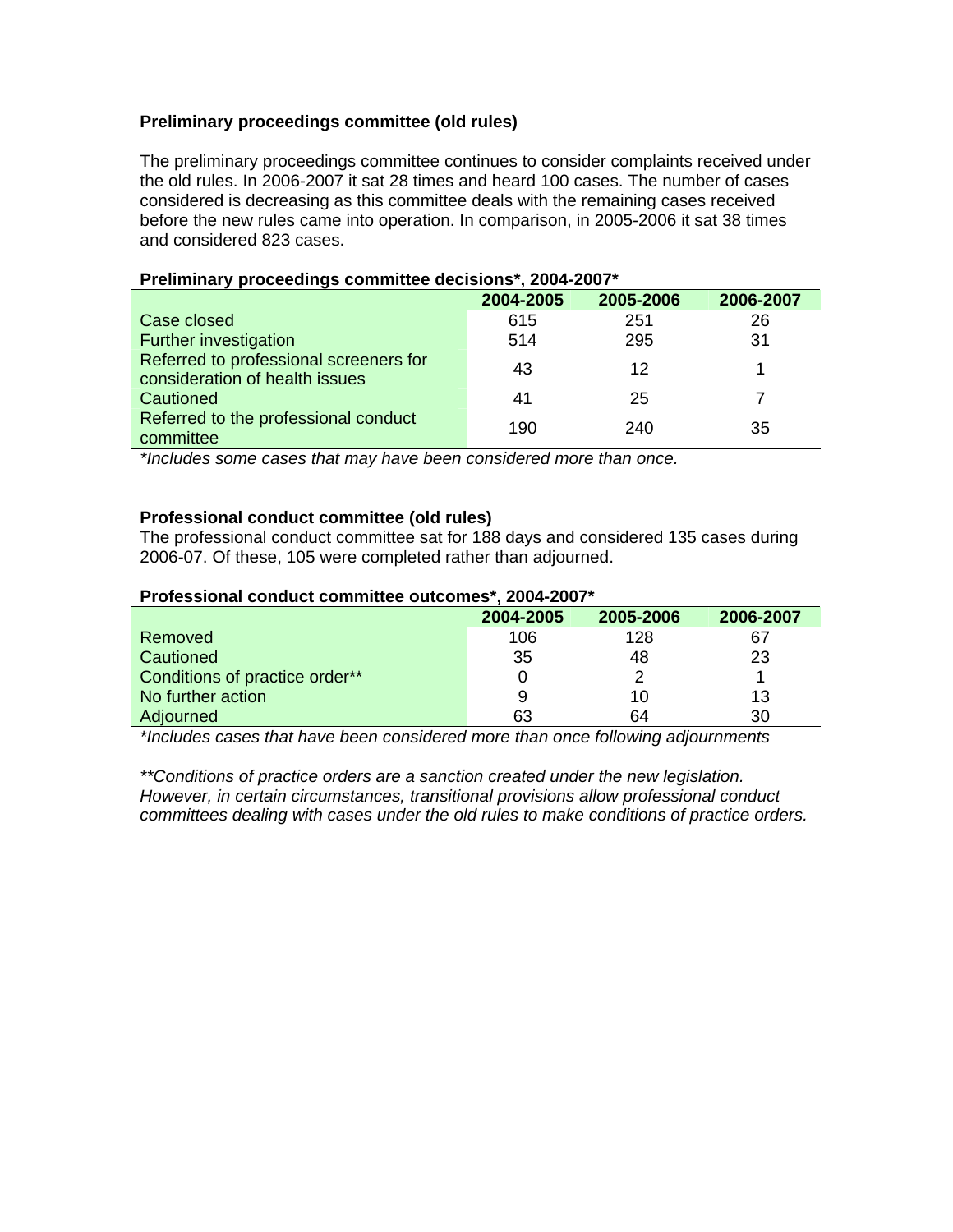#### **Investigating committee panels (new rules)**

Panels of the investigating committee are responsible for considering nearly all new allegations of impairment of fitness to practise. The panels may require further investigations to be made, refer the case on to the conduct and competence committee or health committee, or decide there is no case to answer. As a separate strand of work, the panels also deal with allegations of fraudulent or incorrect entry to the register

If the panel finds there is no case to answer it will close the case. Many complaints are closed at an early stage because there is insufficient evidence, or because the matter would not call the nurse or midwife's fitness to practise into question, such as minor motoring offences.

During 2006-2007 investigating committee panels met 72 times and considered 2287 cases. Just over 35% of cases were closed because the panels found no case to answer. They referred 315 cases to the conduct and competence committee.

#### **Investigating committee panel decisions\*, 2004-2007\***

|                                                      | 2004-2005 | 2005-2006 | 2006-2007 |
|------------------------------------------------------|-----------|-----------|-----------|
| Further investigation                                | 244       | 971       | 1126      |
| Refer to conduct and competence<br>committee         |           | 201       | 315       |
| No case to answer                                    | 157       | 645       | 808       |
| Refer to health committee                            |           | 13        | 32        |
| Consideration of fraudulent entry on the<br>register |           |           | 6         |

\**Includes some cases that have been considered more than once* 

#### **Conduct and competence committee panels (new rules)**

The range of sanctions available to conduct and competence committee panels is more varied than the options available under the old rules. Panels can also vary the length of time that some sanctions remain in place. Conditions of practice orders can be made for between one to three years; suspension orders can be made for up to one year.

During 2006-2007 the panel sat for 191 days and considered 144 cases.

#### **Conduct and competence committee outcomes\*, 2005-2007\***

|                              | 2005-2006 | 2006-2007 |  |
|------------------------------|-----------|-----------|--|
| Striking off order           | 16        | 75        |  |
| <b>Caution order</b>         |           |           |  |
| Conditions of practice order |           |           |  |
| No further action            |           | 13        |  |
| Suspension order             |           |           |  |
| Adjourned                    |           | 29        |  |

*\*Includes some cases that have been considered more than once following adjournments*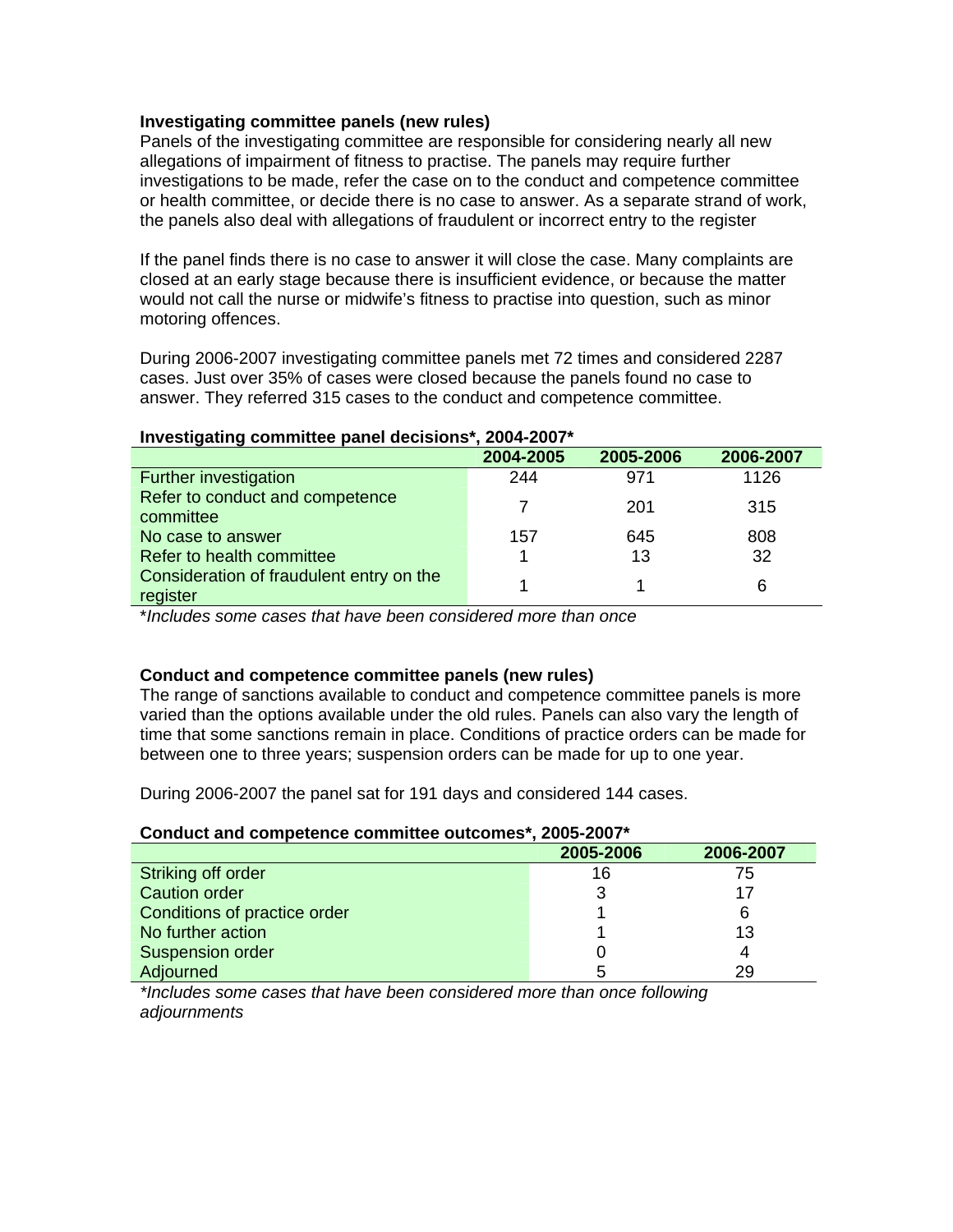#### **Professional conduct / conduct and competence committee cases**

Of the incidents dealt with in the cases heard in 2006-2007, just over 46% occurred in the NHS sector.

|                             | 2006-2007 |
|-----------------------------|-----------|
| <b>NHS</b>                  | 46.67%    |
| Residential or nursing home | 25.81%    |
| Unknown <sup>*</sup>        | 15.32%    |
| Private hospital or company | 5.24%     |
| Other                       | 6.85%     |
| Agency                      | 3.23%     |

\* In conviction or caution cases we do not always know about the work setting of the registrants.

Other settings included private healthcare, general practice and independent practice.

Allegations directly involving patients accounted for nearly 17% of allegations heard by the two committees. Maladministration of drugs allegations represented 10.47% and allegations relating to dishonesty represented just over 19% of the allegations.

Most cases usually concern allegations concerning a number of different issues.

|                                                                        | 2006-2007 |
|------------------------------------------------------------------------|-----------|
| Dishonesty*                                                            | 19.23%    |
| Patient abuse (physical, sexual, verbal, inappropriate relationship)   | 17.09%    |
| Maladministration of drugs                                             | 10.47%    |
| Neglect of basic care                                                  | 10.04%    |
| Failure to maintain adequate records                                   | 7.48%     |
| Unsafe clinical practice                                               | 7.48%     |
| Colleague abuse (physical, sexual, verbal, inappropriate relationship) | 4.27%     |
| Failure to collaborate with colleagues                                 | 4.06%     |
| Failure to report incidents                                            | 3.42%     |
| Failure to act in an emergency                                         | 3.21%     |
| Pornography - adult                                                    | 2.35%     |
| Violence (harassment, assault)                                         | 1.92%     |
| Other**                                                                | 8.98%     |

\* Dishonesty includes theft, fraud, and false claim to registration, claiming sick pay fraudulently, falsification of records and dishonesty about previous employment and misappropriation of drugs.

\*\* Other includes absence without leave, motoring offences, drink and drugs related offences (other than maladministration), breach of confidentiality, bullying, manslaughter and unfit for duty due to influence of drinks or drugs.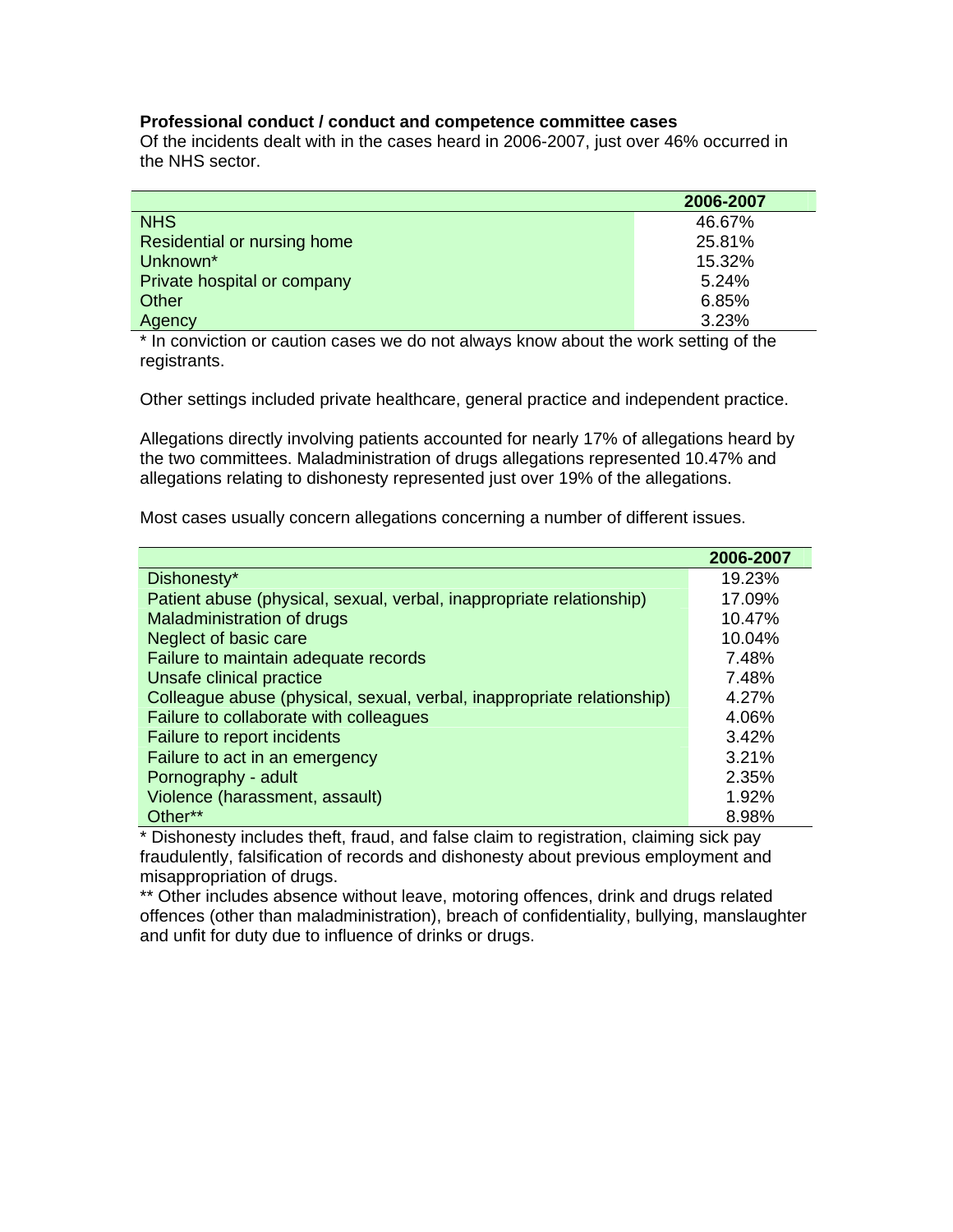#### **Cases of ill health**

Both the old and new rules provide for a health committee (or panels) to handle allegations of unfitness to practise due to ill health. Under the old rules, health committees can remove or suspend a registrant. Suspension can be for a definite or indefinite period. Under the new rules, striking-off orders are available only if the registrant has been continuously suspended or subject to a conditions of practice order for two years immediately before the striking-order.

Referrals are made to the NMC by employers, the registrants themselves or other health professionals.

Under the old rules, professional screeners decide whether the case should be heard by the health committee. Under the new rules, investigating committee panels decide whether the case should be dealt with by a panel of the health committee. Both the professional screeners (old rules) and the investigating committee can ask the registrant to undergo medical examination to inform this decision. Additionally, both the professional conduct committee (old rules) and a panel of the conduct and competence committee (new rules) can refer a case to the health committee.

Health committees and panels meet in private because of the confidential nature of medical evidence involved. The registrant has right to attend their hearing and be represented and may call witnesses.

Health committees or panels met 20 times during 2006-2007 and considered 43 cases of impairment to fitness to practise due to ill health.

|                                  | 2005-2006 | 2006-2007 |
|----------------------------------|-----------|-----------|
| Suspension                       | 44        | 10        |
| Case closed                      | 52        | 8         |
| <b>Conditions of practice</b>    | 5         | 5         |
| Suspension order continued       |           |           |
| <b>Referral to PPC</b>           | າ         |           |
| Withdrawn                        |           |           |
| Adjourned                        | 31        | 10        |
| <b>Suspension terminated</b>     | 5         |           |
| Conditions of practice continued |           | າ         |
| Removed                          |           |           |

#### **Health committee and panel outcomes\*, 2005-2007**

*\*Includes some cases that may have been considered more than once.* 

Allegations considered by the health committee are grouped into three major categories. These are substance abuse, mental health and physical illness. The majority of the cases heard involved allegations of substance abuse.

|                         | 2004-2005 | 2005-2006 | 2006-2007 |
|-------------------------|-----------|-----------|-----------|
| Alcohol abuse           | 39.06%    | 28.06%    | 22.89%    |
| Drug Abuse              | 20.32%    | 22.62%    | 19.28%    |
| Depressive illness      | 21.35%    | 16.34%    | $6.02\%$  |
| Other mental illness    | 18.23%    | 27.24%    | 37.35%    |
| <b>Physical illness</b> | 1.04%     | 5.72%     | 14.46%    |